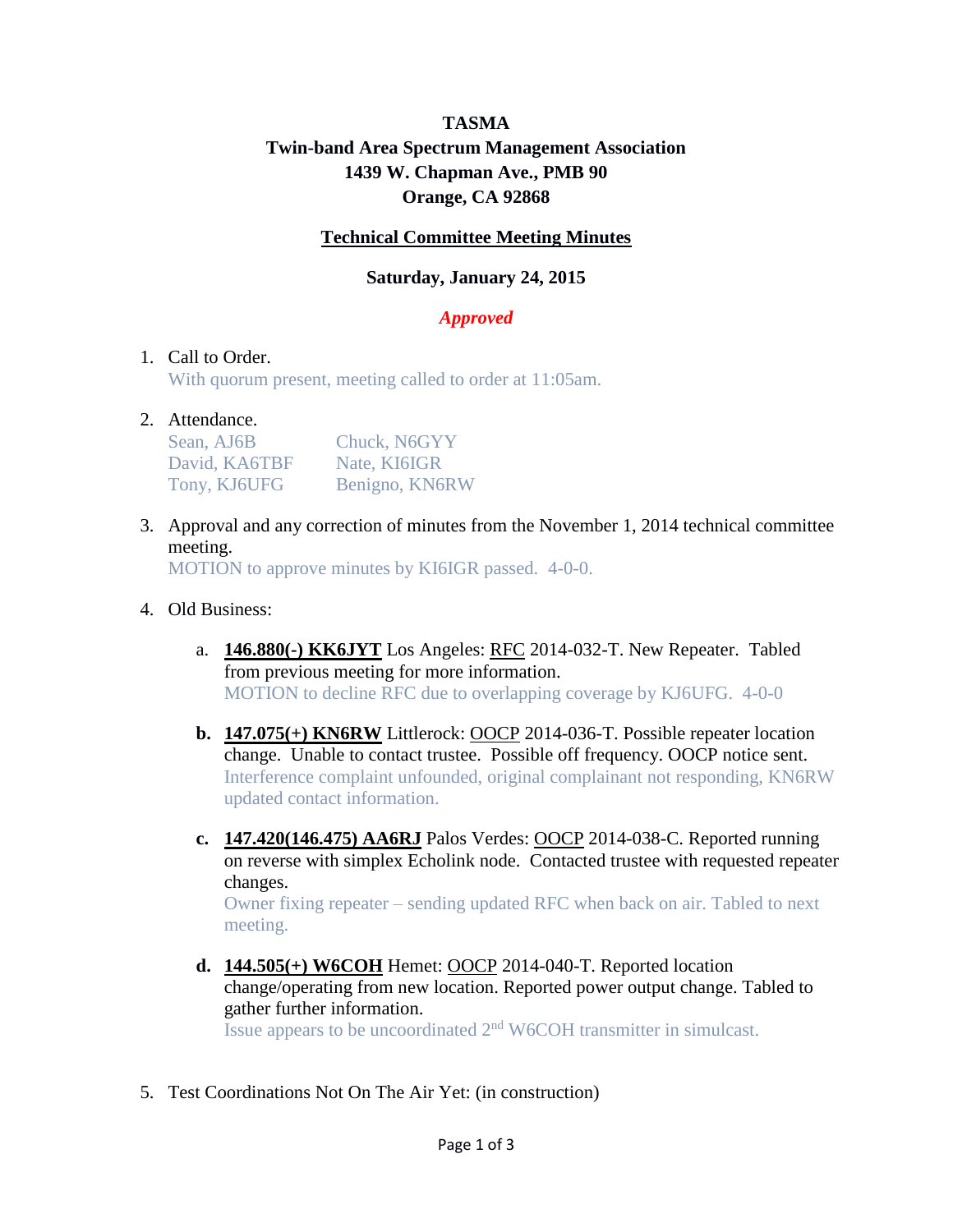- 6. Test Coordinations On The Air:
	- a. **146.760(-) KD6QLT** Palm Springs: RFC Update 2013-065d-C. New repeater in test coordination test ending 3-2015. No action required.
	- b. **145.260(-) AI6BX** Redlands: RFC 2014-028-D. New Repeater in test coordination ending in 3/2015. No action required.
	- c. **147.645(-) K6RIA** Rialto: RFC 2014-029-D. New Repeater in test coordination ending in 3/2015. No action required.
	- d. **146.025 (+) W6ECS** Hesperia: RFC 2014-035-D. New Repeater in test coordination ending in 3/2015. No action required.
- 7. Coordination Waiting List:

|     | Date:           | <b>Expire:</b> | <b>Call Sign:</b>    | <b>RFC:</b> | <b>Location:</b>                  |
|-----|-----------------|----------------|----------------------|-------------|-----------------------------------|
|     | a. $04/03/2009$ | 12/2014        | K6AMS                | 2009-040    | <b>Running Springs</b>            |
|     | b. $05/25/2009$ | 12/2014        | <i><b>KF6HKM</b></i> |             | $2014-007(ud)$ Contractor's Point |
|     | c. $05/25/2009$ | 12/2014        | <i><b>KF6HKM</b></i> |             | $2014-007(ud)$ Oat Mountain       |
| d – | 12/01/2012      | 3/2015         | W6NUT                |             | 2012-009em Contractor's Point     |

*Waiting list applicants remain on the waiting list for one year per waiting list guidelines.*

MOTION to remove expired waiting list RFCs by N6GYY. 4-0-0

- 8. New Business:
	- a. **147.330(+) XE2BNC:** *Tecate, Mexico*: Interference Report 2014-046-C: N6WYF on 147.945 MHz interferes on repeater input from XE2SI. MOTION to send letter reminding repeater owners to watch their frequency drift and deviation by N6GYY. 4-0-0
	- **b. 147.300(+) K6VGP** Otay: RFC 2014-042-T. New repeater. MOTION to reject RFC due to inaccurate information on RFC. 4-0-0
	- **c. 146.700(-) W7RT** Lake Havasu City, AZ: RFC 2014-047-C. New repeater. Cross-coordination notification. No action required.